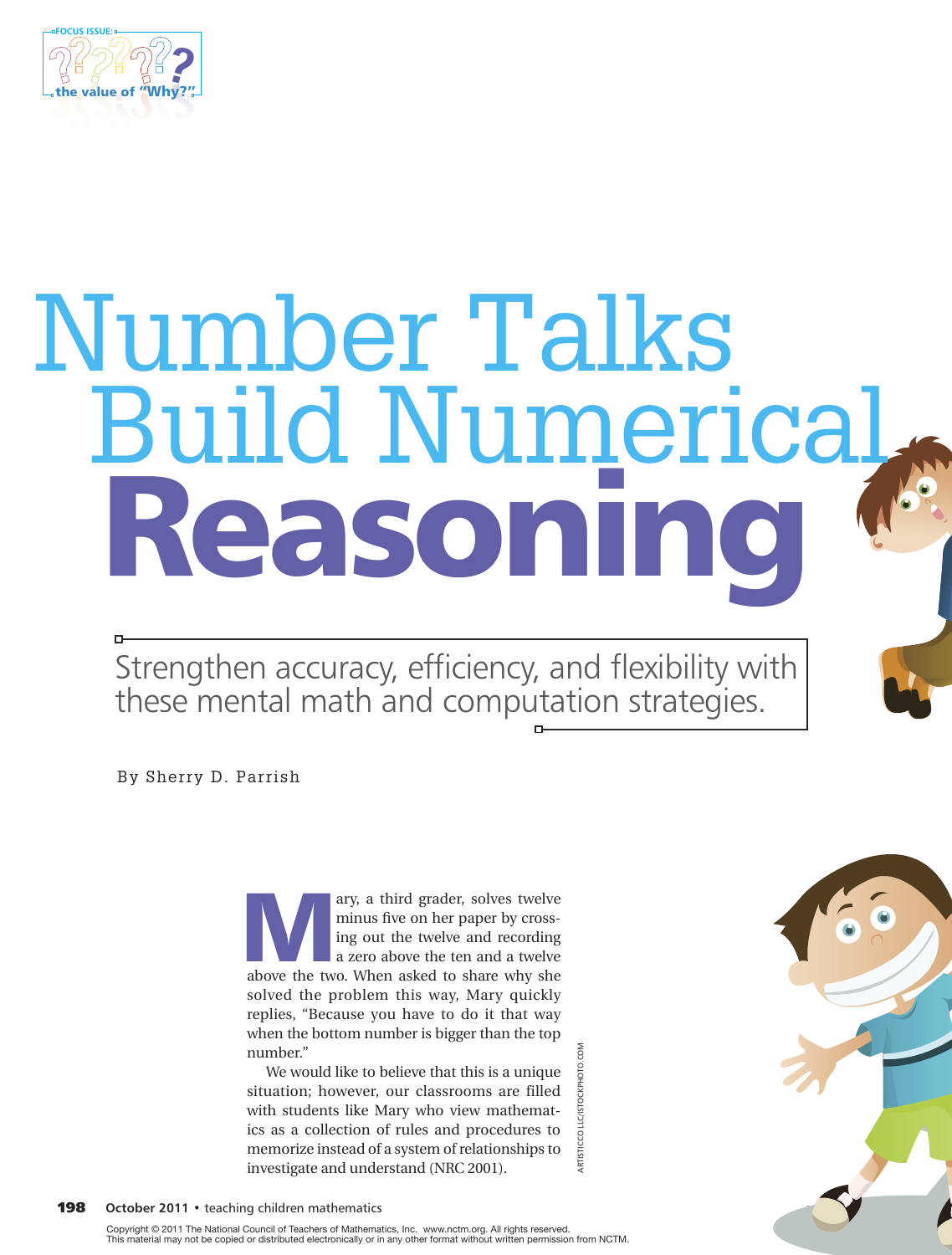

The math Process Standards highlighted in *Principles and Standards for School Math ematics* (NCTM 2000*)* and the National Research Council's Strands of Mathematical Proficiency discussed in *Adding It Up* have encouraged mathematics instruction to move beyond rote procedural knowledge, but these instructional shifts have yet to be consistently embraced or reflected in student performance nationally or internationally (NRC 2001). The recently drafted Common Core State Standards (CCSS) continue to build on these processes and proficiencies with eight Mathematical Practices and calls for instruction grounded in conceptual understand ing and mathematical reasoning (CCSSI 2010).

How can educators make shifts in their instructional practices that foster sense making in mathematics and move forward in develop ing mathematical dispositions as outlined in each of these documents? *Classroom number talks*, five- to fifteen-minute conversations around purposefully crafted computation problems, are a productive tool that can be incorporated into classroom instruction to combine the essen tial processes and habits of mind of doing math. During number talks, students are asked to communicate their thinking when presenting and justify ing solutions to problems they solve mentally. These exchanges lead to the development of more accurate, efficient, and flexible strategies. What does it mean to compute accurately, efficiently, and flexibly? *Accuracy* denotes the ability to produce an accurate answer; *effi ciency* denotes the ability to choose an appropriate, expedient strategy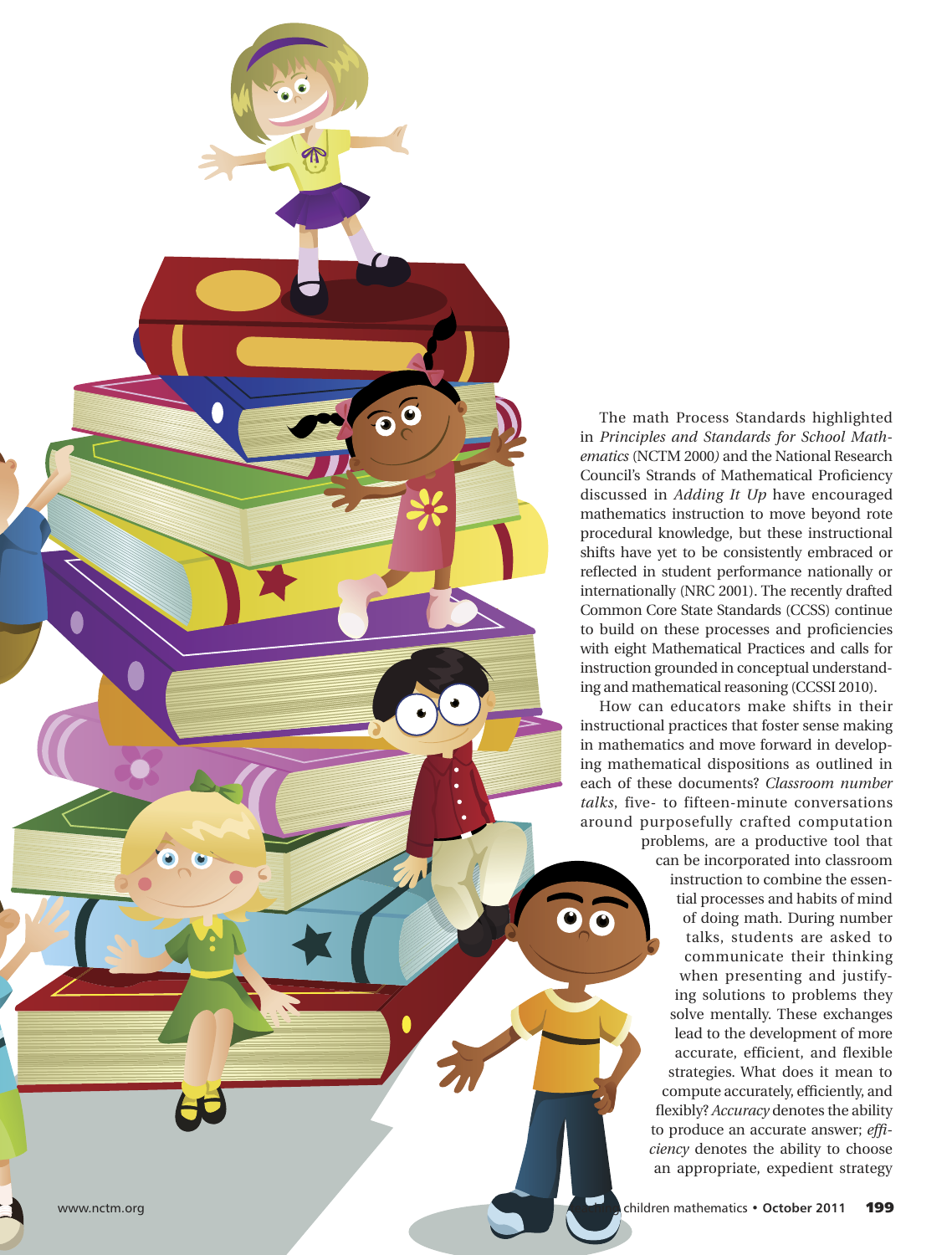for a specific computation problem; and *flexibility* refers to the ability to use number relationships with ease in computation (Russell 2000). Take the problem  $49 \times 5$  as an example. A student exhibits these characteristics if she can use the relationship between 49 and 50 to think about the problem as  $50 \times 5$  and then subtract one group of 5 to arrive at the answer of 245. A more detailed example of how to develop these characteristics follows.

### **A classroom number talk**

As I walk into Ms. Johnson's fourth-grade classroom, the class is gathered on the floor discussing solutions for  $16 \times 25$ , a problem the students are solving mentally during their classroom number talk. Three student solutions are posted on the board for consideration: 230, 400, and 175. The soft hum of conversation can be heard as partners discuss their strategies and share their thinking. Johnson reminds the partners to discuss whether all answers are reasonable by quietly pointing to the class motto posted around the room: "Does it make sense?" She eavesdrops on their conversations until she has an understanding of their ideas and then brings students back for a whole-group number talk.

### **Please finish your last thought with your partner. Who would be willing to share their reasoning with the class?**

[*Madeline*] Steven and I disagree with 230 and 175 because the answer has to be over 250.

### **Why do you think the solution should be more than 250?**

[*Steven*] Because  $10 \times 25$  is 250, and you still have

| $\overline{\phantom{0}}$ |    | Anastasia used an open array as a strategy to solve the<br>multiplication problem. |                      |                   |  |  |
|--------------------------|----|------------------------------------------------------------------------------------|----------------------|-------------------|--|--|
| <b>FIGURE</b>            |    |                                                                                    | 25<br>20             | 5                 |  |  |
|                          |    | 10                                                                                 | $10 \times 20 = 200$ |                   |  |  |
|                          | 16 |                                                                                    |                      |                   |  |  |
|                          |    | 6                                                                                  |                      | $6 \times 5 = 30$ |  |  |
|                          |    |                                                                                    |                      |                   |  |  |

more to multiply. So we can rule out 230 and 175. [*Most of the students reply.*] Agree! [*Marquez*] My partner and I can prove that 400 is the right answer.

### **How did you solve 25 × 16?**

[*Marquez*] We knew that  $4 \times 25$  was 100 and that there were four groups of  $4 \times 25$  in  $16 \times 25$ . That would be the same as four 100s, which would equal 400.

**Is this [***capturing Marquez's strategy on the white board*,  $16 \times 25 = 4 \times (4 \times 25)$  **how you thought about the problem?**

[Marquez] Yes. I knew I could break 16 into its factors of  $4 \times 4$  and then I could multiply it in any order, but I used  $4 \times 25$  first because that made a quick 100.

[*Anastasia*] I got 230, but I don't see why my answer isn't right. I multiplied each part.

### **Why don't you tell us how you thought about the problem.**

[*Anastasia*] I multiplied  $20 \times 10$  and that was 200, then I multiplied  $5 \times 6$  and got 30. When I added those answers together, I got 230.

**[***Johnson scribes Anastasia's strategy on the board for the students to consider.***]** [*Jack*] I don't think you multiplied all the parts of the numbers; you missed some groups.

### **Let's use an open array to help us think about Anastasia's way and how she broke apart the numbers. [***She draws an array representing 16 × 25 on the board*.**] "Anastasia, where did your 20 × 10 come from?"**

[*Anastasia*] The 20 came from the 25, and the 10 came from the 16. I broke the 25 into a 20 and a 5 and the 16 into a 10 and a 6 and then multiplied  $20 \times 10$  and  $6 \times 5$ .

**[***J*o*hnson scribes Anastasia's strategy on the open array, recording the multiplication expressions in the appropriate spaces in the array* (*see*  **fig. 1**).**]**

[*Nicole*] I get it! She didn't use all the groups! [*Anastasia*] Oh, I see! I left out the 10 groups of 5 and 6 groups of 20. If I add the 50 from  $10 \times 5$  and the 120 from  $6 \times 20$  plus my 230, I would get 400. [*Jack*] Amanda and I also got 400, and we multiplied every part, too. We did  $6 \times 5$ ,  $6 \times 20$ ,  $10 \times 5$ ,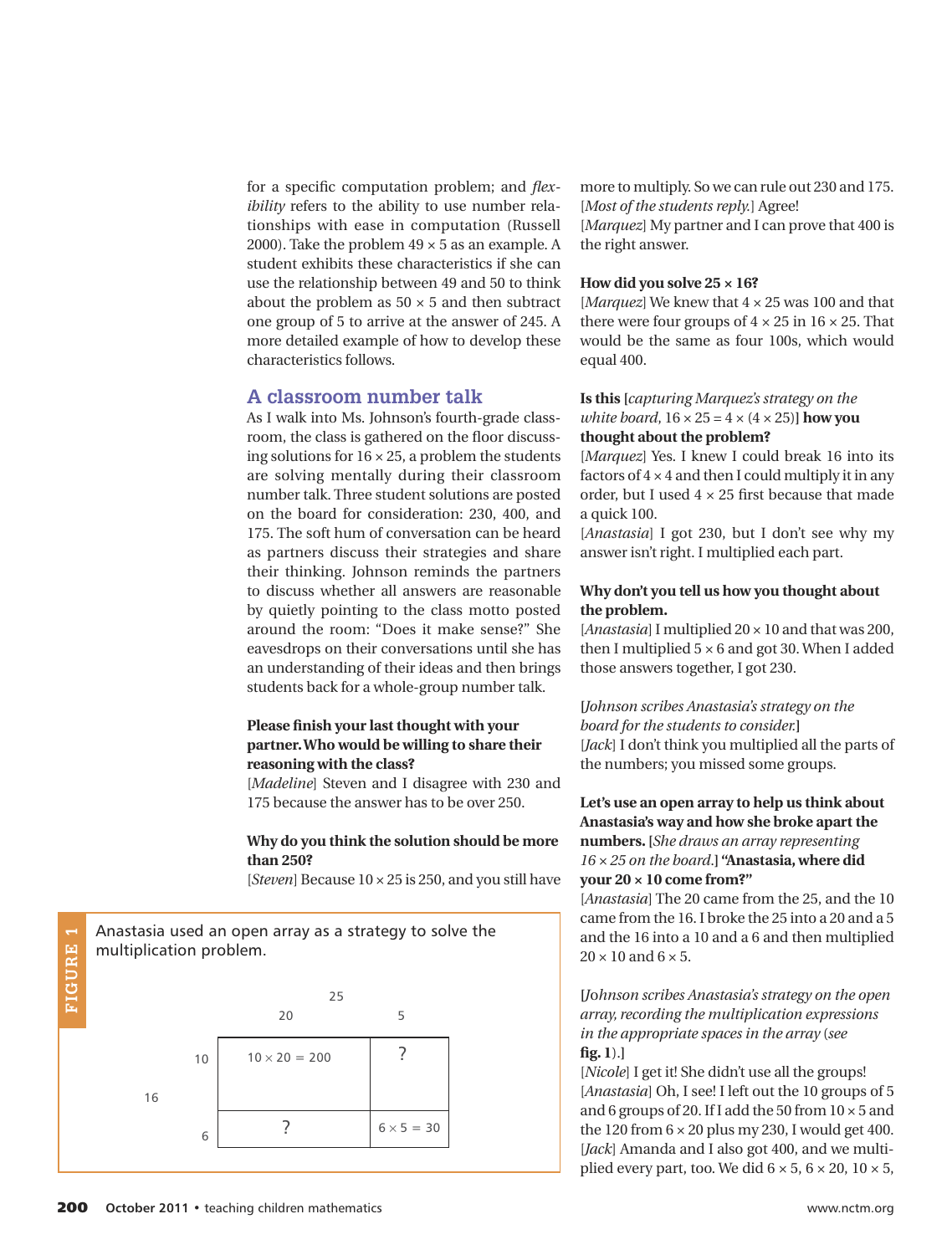

and  $10 \times 20$ ; then we added all these answers to get 400.

[*Paulette*] Looking at the open array, I see why this way works. But it seems hard to keep track of all of the numbers unless you draw that.

[*Louisa*] Blakely and I also got 400, but we only broke apart the 16. We broke the 16 into 4, 2, and 10 and then multiplied each part by 25:  $4 \times 25$  is 100,  $2 \times 25$  is 50, and  $10 \times 25$  is 250. All the parts added up to 400.

### **[***Recording Louisa's strategy***] How do you know if you still have sixteen 25s?**

[*Louisa*] Because  $4 + 2 + 10$  is 16. We just broke 16 apart into easy numbers for us to multiply. We can use an open array to show why it works. [*As Louisa draws the corresponding array, Jack agrees that this is a more efficient way to multi-*

### $p\vert y \vert 16 \times 25.$

[*Stephanie*] Michael and I doubled and halved. We doubled 25 to get 50, and then we halved 16 to get 8. All we had to do was multiply 8 times 50 to get 400. We know this works, because one side of the array doubles as the other side halves—the space inside the array stays the same.

[*Several students exclaim at once*] That's *really*  fast!

**It looks like everyone is agreeing with 400, and we're beginning to think about efficiency as well as accuracy [***recording Stephanie's strategy***]. I'd like you to find a place to work with your partners to test each of these ideas [***see* **fig. 2] to see if they would work for any multiplication problem.**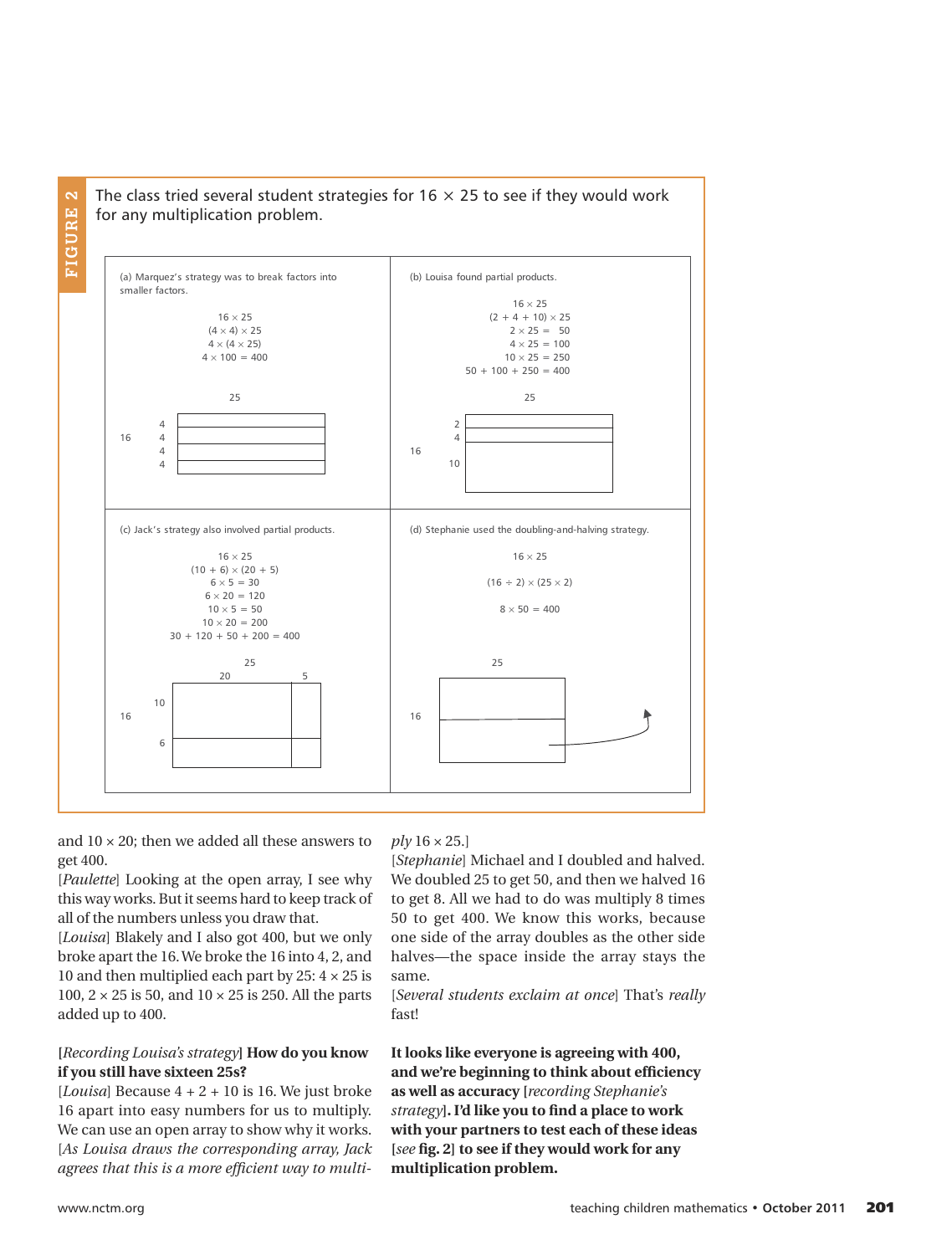### **A number talk's key components**

We can extract five essential components of a classroom number talk from Johnson's classroom vignette: the classroom environment and community, classroom discussions, the teacher's role, the role of mental math, and purposeful computation problems (Parrish 2010).

### **1. Classroom environment and community**

Building a cohesive classroom community is essential for creating a safe, risk-free environment for effective number talks. Students should be comfortable in offering responses for discussion, questioning themselves and their peers, and investigating new strategies. The culture of the classroom should be one of acceptance based on a common quest for learning and understanding. It takes time to establish a community of learners built on mutual respect, but if you consistently set this expectation from the beginning, students will respond.

A first step toward establishing a respectful classroom learning community is acceptance of all ideas and answers—regardless of any obvious errors. Rich mathematical discussions cannot occur if this expectation is not in place. We must remember that wrong answers are often rooted in misconceptions, and unless these ideas are

allowed to be brought to the forefront, we cannot help students confront their thinking. Students who are in a safe learning environment are willing to risk sharing an incorrect answer with their peers to grow mathematically.

Expecting acceptance of all ideas without evaluative comments is important. Educators can model this trait by recording all answers to be considered without giving any verbal or physical expressions that indicate agreement or disagreement with any answer. Teachers may need to practice having a "blank face." Students look to teachers as the source of correct answers. Part of building a safe learning community is to shift this source of knowledge to the students by equipping them to defend the thinking behind their solutions.

### **2. Classroom discussions**

A successful number talk is rooted in communication. During a number talk, the teacher writes a problem on the board and gives students time to mentally solve it. Students start with their fists held to their chests and indicate when they are ready with a solution by quietly raising a thumb. Once students have found an answer, they are encouraged to continue finding efficient strategies while others are thinking. They

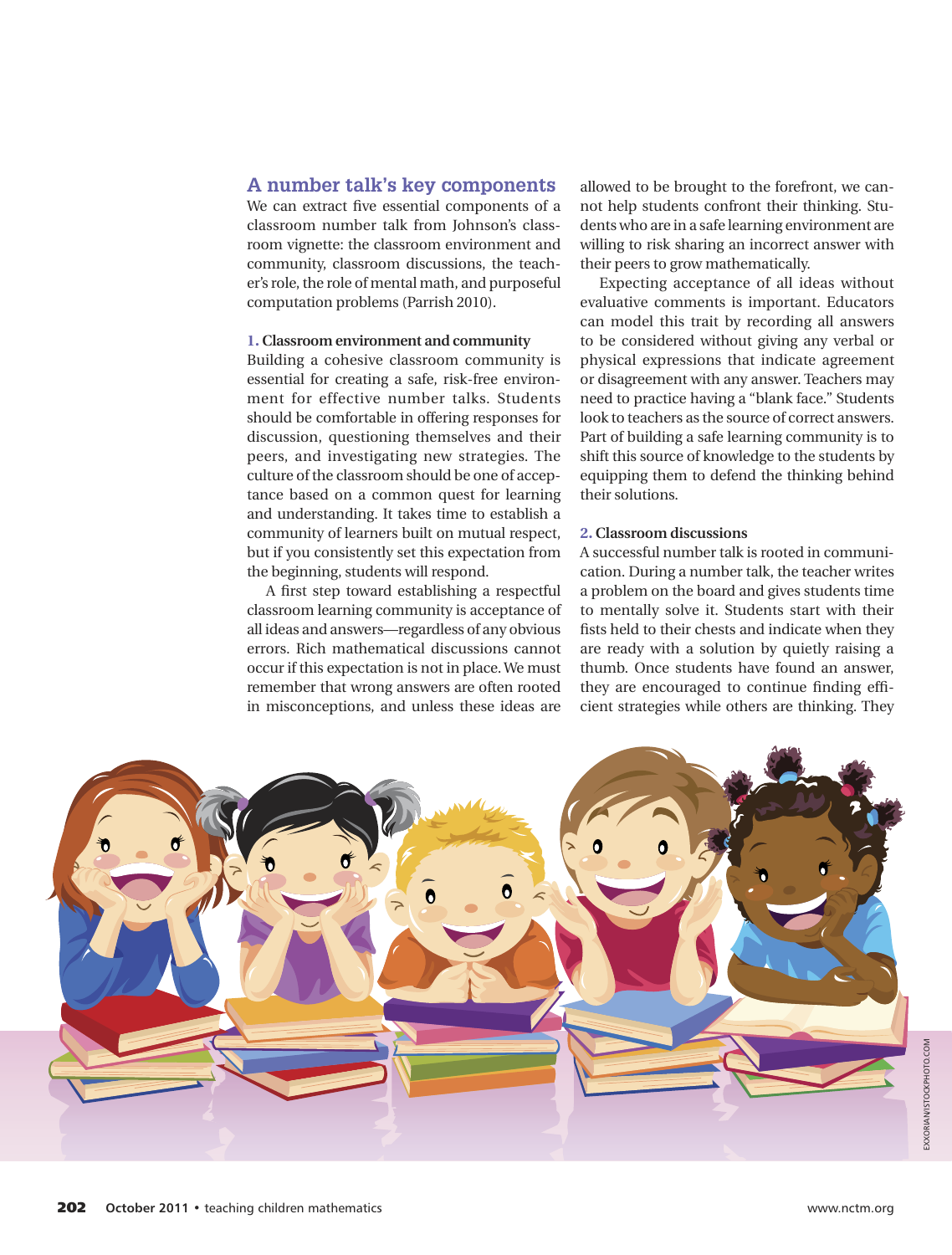indicate that they have found other approaches by raising another finger for each solution. This quiet form of acknowledgment allows time for students to think, while the process continues to challenge those who already have an answer. When most of the students have indicated they have a solution and a strategy, the teacher calls for answers. All answers—correct and incorrect—are recorded on the board for students to consider.

The benefits of sharing and discussing computation strategies are highlighted below. Students have the opportunity to do the following:

- **• Clarify** thinking.
- **• Investigate and apply** mathematical relationships.
- **Build** a repertoire of efficient strategies.
- **Make** decisions about choosing efficient strategies for specific problems.
- **• Consider and test** other strategies to see if they are mathematically logical.

Number talks may naturally lead to student investigations of strategies, as we saw at the conclusion of Johnson's number talk. Students can test numerous problems using strategies that surface during the number talk. By keeping a record of which strategies work and under what parameters, they can share their findings with the class and make a group decision on whether the strategy is mathematically logical, able to be generalized, and can be applied in all situations. This is another way to transfer the ownership of learning to students. We can see how this might unfold in the classroom by continuing to follow the conversations with Johnson's students after they have investigated strategies exhibited during their class number talk.

### **I noticed many of you chose to investigate the doubling-and-halving strategy that Stephanie and Michael used in our number talk. Would someone share what you discovered?**

[*Jake*] Marquez and I first tried doubling and halving by testing smaller numbers like  $6 \times 9$ ,  $8 \times 14$ , and  $5 \times 15$ ; it worked with the first two problems but not with  $5 \times 15$ .

**Why do you think it didn't work with 5 × 15?** [*Marquez*] We think it's because 5 and 15 are odd numbers, and you can't halve an odd number.

### $\Diamond$  The heart of number talks is classroom conversations focused on making sense of mathematics.  $\mathcal{V}\mathcal{V}$

[*Blakely*] Yes, you can. If you halve 5, you get 2 and a half, and half of 15 is 7 and a half. [*Anastasia*] I agree with Blakely; you could do it, but it wouldn't necessarily make it an easier way to solve the problem.

[*Desmond*] Nicole and I also tried doubling and halving with two odd numbers,  $9 \times 13$ , but we ended up with fractions, and that made the problem harder to solve.

### **If doubling and halving isn't necessarily an efficient strategy when multiplying two odd numbers, when is it an efficient method?**

[*Marilyn*] Josh and I tested problems when both numbers were even and also when one number was even and one was odd, but it seemed to make the problems easier to solve when one factor was even and the other was odd.

### **Can you give us an example?**

[*Marilyn*] First we tried just even numbers with  $12 \times 16$ , and then doubled and halved to change the problem to  $6 \times 32$ , then  $3 \times 64$ . This made it a one-digit times a two-digit number, but it still wasn't a simple problem. We even tried doubling the 12 factor and halving the 16, but we ended up with  $96 \times 2$ . Next, we tried an odd number times an even number, and it seemed easier. We did  $12 \times 15$  and doubled and halved to get  $6 \times 30$ , then  $3 \times 60$ ; it was fast and efficient.

[*Roberto*] Juan and I found the same thing—it seems like a more efficient way when you have an odd number multiplied with an even number.

**I'm seeing lots of nods of agreement with this statement. I'd like us to keep investigating to see if our generalization holds true and if there are any exceptions to our rule.**

### **3. The teacher's role**

As educators, we are accustomed to assuming the roles of telling and explaining. Teaching by telling is the method many of us experienced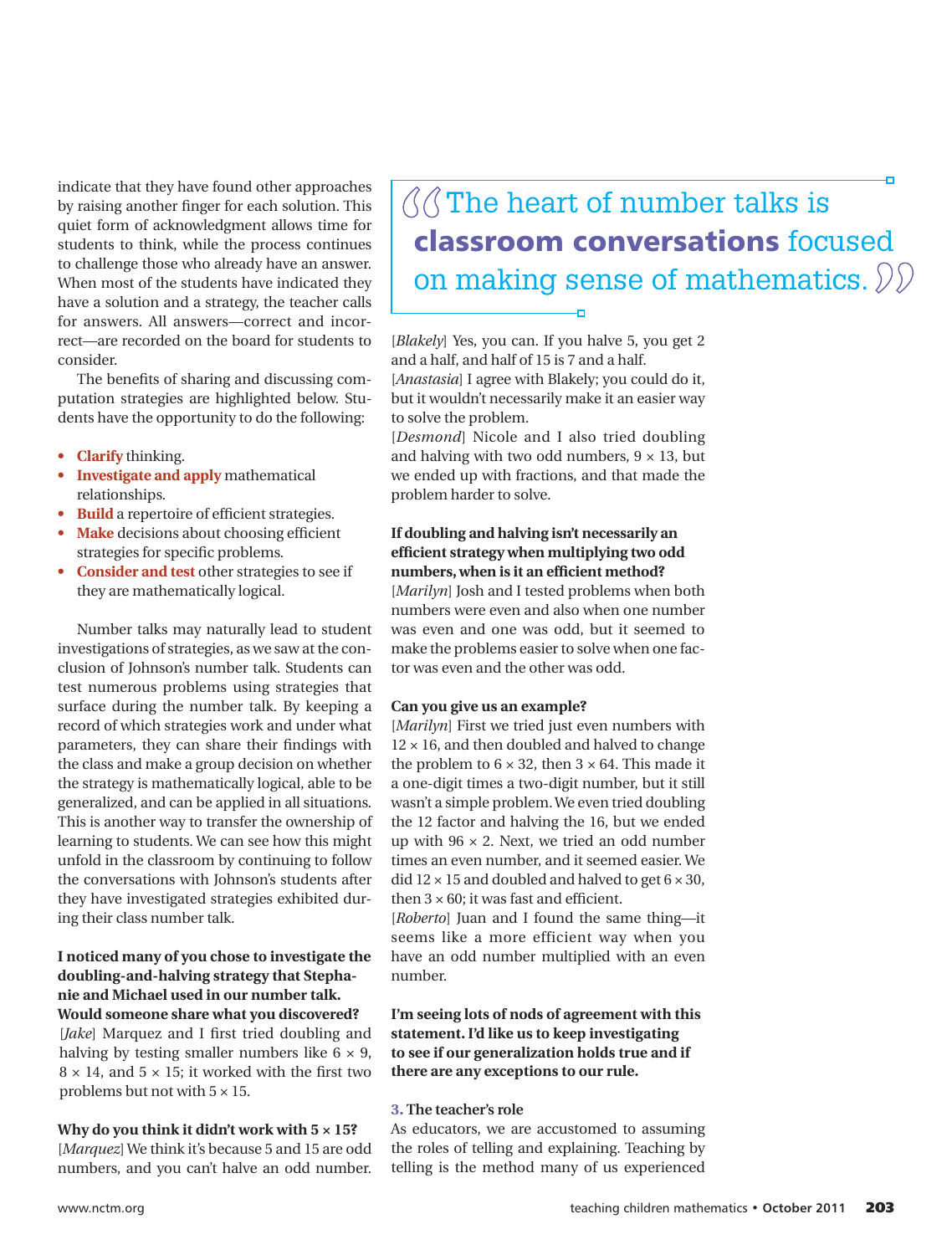$\Diamond$  Simply defined, number talks are five- to fifteen-minute classroom conversations around purposefully crafted computation problems that are solved mentally.  $\mathcal{Y} \mathcal{Y}$ 

> as students, and we may have a tendency to emulate this model in our own practice. Because a primary goal of number talks is to help students make sense of mathematics by building on mathematical relationships, our role must shift from being the sole authority in imparting information and confirming correct answers to assuming the interrelated roles of facilitator, questioner, listener, and learner.

> Since the heart of number talks is classroom conversations focused on making sense of mathematics, it is appropriate for the teacher to move into the role of facilitator. Keeping the discussion focused on the important mathematics and helping students learn to structure their comments and wonderings during a number talk is essential to ensuring that the conversation flows in a natural, meaningful manner. As a facilitator, you must guide students to ponder and discuss examples that build on your purposes. By posing such questions as, How does Joey's strategy connect to the ideas in Renee's strategy? you lead conversations to build on meaningful mathematics.

> As we move toward listening to our students' thinking instead of concentrating on only a final, correct answer and one procedure, we will begin to ask open-ended questions. By changing our question from, What answer did you get? to How did you solve this problem? we will be able to understand how students are making sense of the mathematics.

### **4. Role of mental math**

If students' math experiences have primarily focused on learning and practicing the standard U.S. algorithms for each operation, they may be resistant to looking at problems from other perspectives. Some students may try to visualize the problems vertically and will even

write the problem with their fingers on the floor or in the air to remain consistent with the paper-and-pencil algorithms they may have learned. Mental computation is a key component of number talks because it encourages students to build on number relationships to solve problems instead of relying on memorized procedures. One purpose of a number talk is for students to focus on number relationships and use these relationships to develop efficient, flexible strategies with accuracy. When students approach problems without paper and pencil, they are encouraged to rely on what they know and understand about the numbers and how they are interrelated. Mental computation encourages them to be efficient with the numbers to avoid holding numerous quantities in their heads.

Mental computation also helps strengthen students' understanding of place value. By looking at numbers as whole quantities instead of discrete columns of digits, students must use their knowledge and understanding of place value. During initial number talks, problems are often written in horizontal format to encourage student's thinking in this realm. A problem such as 199 + 199 helps illustrate this reasoning. By writing this problem horizontally, you encourage a student to think about and use the value of the entire number. A student with a strong sense of number and place value should be able to consider that 199 is close to 200; therefore,  $200 + 200$  is 400 minus the two extra units for a final answer of 398.

Recording this same problem in a vertical format can encourage students to ignore the magnitude of each digit and its place value. A student who sees each column as a column of units would not be using real place values in the numbers if they are thinking about  $9 + 9$ ,  $9 + 9$ , and  $1 + 1$ .

### **5. Purposeful computation problems**

Crafting problems that guide students to focus on mathematical relationships is an essential part of number talks that is used to build mathematical understanding and knowledge. The teacher's goals and purposes for the number talk should determine the numbers and operations that are chosen. Carefully planning before the number talk is necessary to design "just right" problems for students.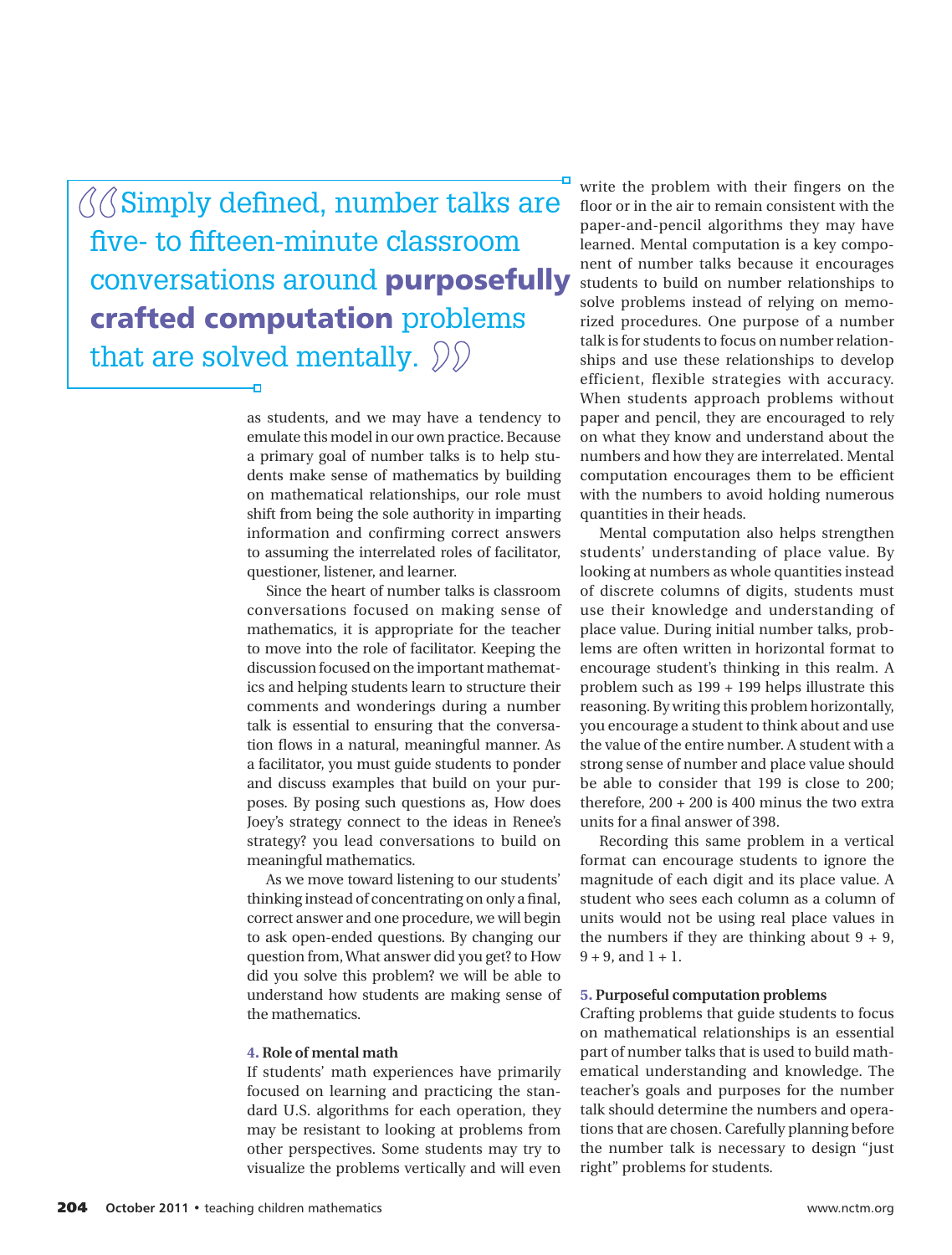For example, if the goal is to help students develop multiplication strategies that build on using tens, starting with numbers multiplied by 10 followed by problems with 9 in the units column creates a situation where this type of strategy is important. Such problems as  $20 \times 4$ ,  $19 \times 4$ ,  $30 \times 3$ ,  $29 \times 3$ ,  $40 \times 6$ , and  $39 \times 6$  lend themselves to strategies where students use tens as friendly, or landmark, numbers. In the problem  $19 \times 4$ , the goal would be for students to think about  $20 \times 4$  and subtract 4 from the product of 80, because they added on one extra group of 4. Other problem sets can then be designed to elicit a similar approach. In later number talks, the teacher would begin with a number with 9 in the units column without starting with the multiple of 10 (see **fig. 3**).

Does this mean that given a well-crafted series of problems, students will always develop strategies that align with the teacher's purposes? No. Numerous strategies exist for any given problem; however, specific types Shown are examples of purposefully designed computation problems.

|                | Focus on using doubling                                 | Focus on using landmark   |
|----------------|---------------------------------------------------------|---------------------------|
|                | and halving in multiplication                           | numbers in multiplication |
|                | $1 \times 48$                                           | $3 \times 50$             |
|                | $2 \times 24$                                           | $3 \times 49$             |
|                | $4 \times 12$                                           | $5 \times 200$            |
|                | $8 \times 6$                                            | $5 \times 199$            |
|                | $16 \times 3$                                           |                           |
|                |                                                         |                           |
|                |                                                         |                           |
|                | of problems typically elicit certain strategies.        |                           |
|                | Take, for instance, the same $19 \times 4$ problem that |                           |
|                | was crafted to target students' thinking using          |                           |
|                | tens. Students could approach this problem in           |                           |
|                | a variety of ways, including but not limited to         |                           |
| the following: |                                                         |                           |

**FIGURE 3** 

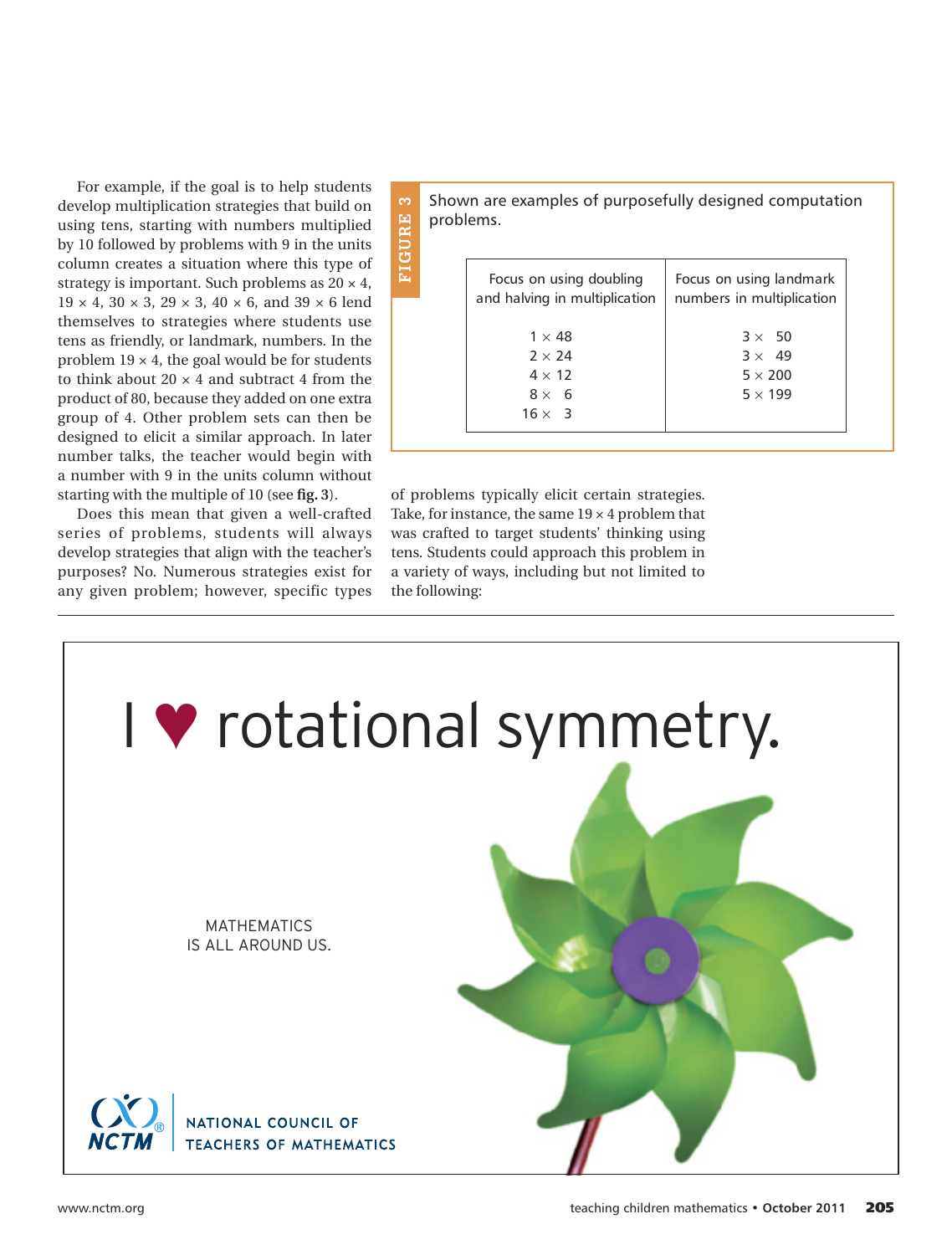

### $\Diamond\Diamond$  Give yourself license to be a

- Break the  $19$  into  $10 + 9$ ; then multiply  $10 \times 4$ and  $9 \times 4$  and combine these products.
- **Break the 4** into  $2 + 2$ ; then multiply  $2 \times 19$ and  $2 \times 19$  and combine these products.
- **Add**  $19 + 19 + 19 + 19$ , or add 4 nineteen times.

However, a mixture of random problems, such as  $39 \times 5$ ,  $65 - 18$ , and  $148 + 324$ , do not lend themselves to a common strategy. This series of problems may be used as practice for mental computation, but it does not initiate a common focus for a number talk discussion.

### **Taking the first steps**

Making the shift toward teaching for understanding by encouraging students to develop mental math strategies can often be overwhelming. Many of us are comfortable with telling students how to solve a problem but avoid focusing on student-invented strategies because doing so may feel foreign and intimidating. As you begin implementing number talks, consider starting first with smaller numbers, such as basic facts. Using basic facts as a starting place is an excellent way to establish that many ways exist to view and approach a

problem. With the fact  $6 + 7$ , we see multiple ways for students to think about this problem:

- **Use** doubles  $(6 + 6 = 12$  plus one more;  $7 + 7 = 14$  minus one).
- **Make** a quick ten  $(6 \text{ can be split into } 3 + 3)$ and  $3 + 7 = 10$  plus three more).
- **Count on** or count all (7, 8, 9, 10, 11, 12, 13).

Give yourself the license to be a learner along with your students and to question, "Does it make sense?" When students become accurate, efficient, and flexible with their mental math strategies, you can then transition to their regular paper-and-pencil computation practice. Encourage them to incorporate their mental math strategies from number talks with other algorithms by solving each problem in two different ways. This will not only help serve as a system of checks and balances for accuracy but also help students develop and maintain flexibility in thinking about numbers.

### **REFERENCES**

- Common Core State Standards Initiative (CCSSI). 2010. Common Core State *S*tandards for Mathematical Practice. Washington, DC: National Governors Association Center for Best Practices and Council of Chief State School Officers (CCSSO). http://www.corestandards.org.
- National Council of Teachers of Mathematics (NCTM). 2000. *Principles and Standards for School Mathematics.* Reston, VA: NCTM.
- National Research Council (NRC). 2001. *Adding It Up: Helping Children Learn Mathematics*, edited by Jeremy Kilpatrick, Jane Swafford, and Bradford Findell. Mathematics Learning Study Committee, Center for Education, Division of Behavioral and Social Sciences and Education. Washington, DC: National Academy Press.
- Parrish, Sherry D. 2010. *Number Talks: Helping Children Build Mental Math and Computations Strategies*. Sausalito, CA: Math Solutions.
- Russell, Susan Jo. 2000. "Developing Computational Fluency with Whole Numbers." *Teaching Children Mathematics* 7 (3): 154–58.

**Sherry D. Parrish, sherrydparrish@att.net,** is a native of Birmingham and an assistant professor in the College of Arts and Sciences at the University of Alabama in Birmingham. She is interested in helping instructional practices that foster student mathematical reasoning.